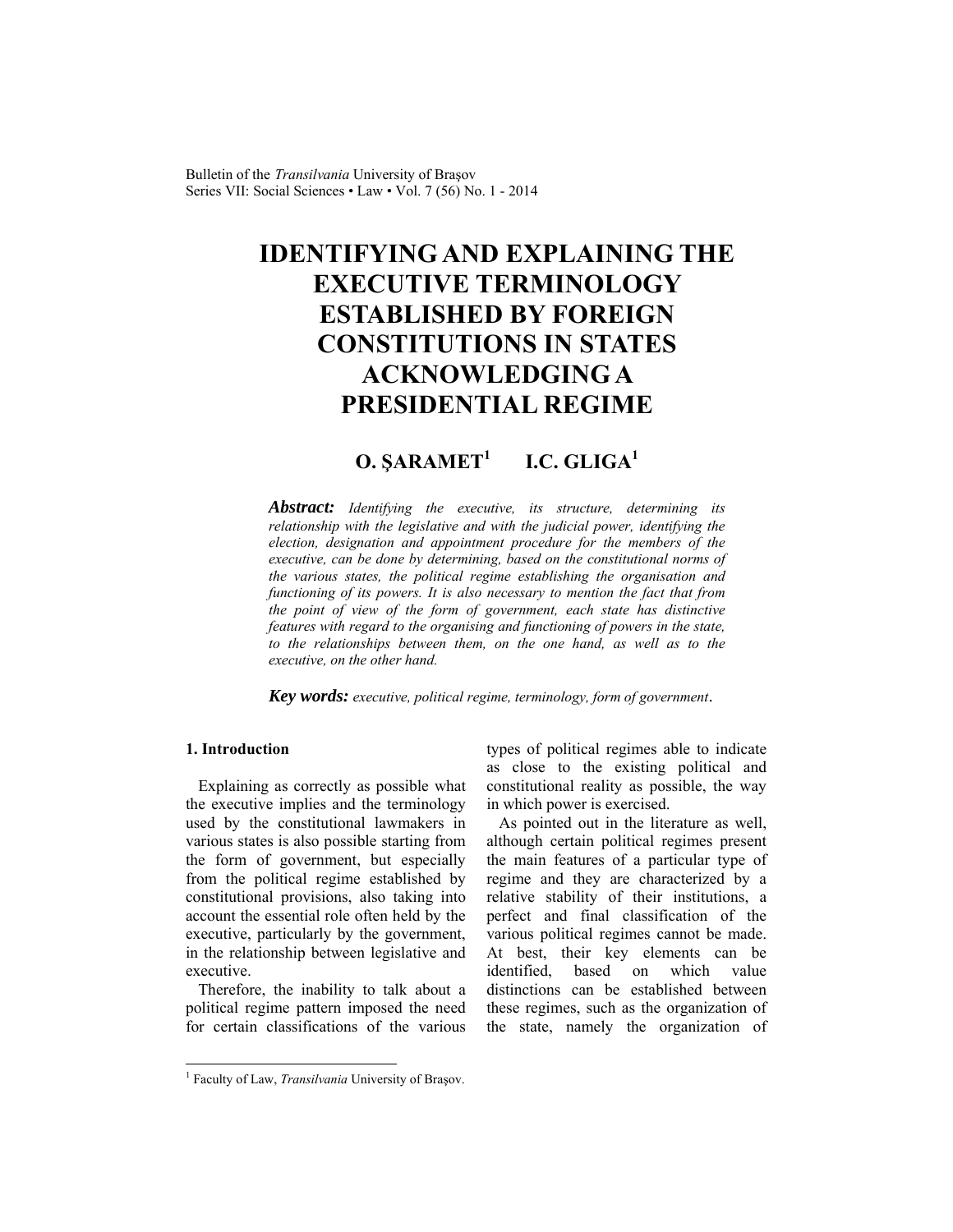governance structures and the relationships between them, as well as their activity [10].

## **2. The political regime – criterion used for presenting the constitutional provisions of other states regarding the executive**

Determining the political regime of a state entails highlighting the ways, the procedures or the methods by means of which, those who have the task of exercising political power, govern [4].

The classification and explanation of political regimes has been made since the most ancient times, practically from the moment they appeared, the opinions expressed being diverse. However, we can notice the existence of a constant, namely that two classical political regimes can be identified – the parliamentary regime and the presidential regime.  $[$ [[1],[2],[11], [12], [13], [15], [17], [18], [20] and [21]. These regimes can be considered genuine inspiration sources for the creation of other political regimes, such as mixed regimes, which either borrow from the parliamentary regime, or from presidential or marginal regimes, such as the assembly – regime of an undeniable originality identified in Switzerland [19].

Classifying political regimes would be easy, superficial and inadequate to the current realities, similarly as democracy – as a form of governance and type of functionality of the political regime itself – exists or not in a state, thus identifying democratic political regimes and autocratic or totalitarian political regimes. Reflecting the "fundamental contradiction between the ideology of the Western European democratic states and Marxist ideology", this classification appears insufficient also given that the defining elements of fundamental political regimes parliamentary and presidential - can be identified in these regimes, an aspect that can be noticed even in our country in the period prior to December 22, 1989 [10].

The classification of political regimes accepted by the majority of the doctrine, to more or less relevant degrees, is made by taking into account criteria such as: power, or more precisely, the organization of power, with emphasis not necessarily on who owns the power, but mainly on who are the persons or bodies, state authorities entrusted with the exercise of power; the theory of separation and balance of powers in the state and the way in which it has been applied in various constitutional systems, "the separation of state powers being more strict or less strict, more defined or less defined", thus reaching a balance, a collaboration of powers or their rigid separation, but also the fusion of the three traditional powers [5].

According to the Western doctrine, political regimes are classified into: pluralist political regimes and dictatorships or totalitarian political regimes. In the group of pluralist regimes we can identify: presidential regimes, parliamentary regimes and mixed regimes [19].

### **2.1. The presidential regime**

It is characterized primarily by a clearer separation of state powers, and in order to create an executive as independent as possible from the legislative, the executive power is vested in a president elected by the voters by direct or indirect vote.

The executive in a presidential system is characterized by: monocracy or monocephalic governance, the executive power being entrusted to a single person the president of the republic - who fully exercises it, or by means of certain ministers or state secretaries; the president of the republic is, at the same time, the head of state and the head of government; there is no government, the ministers or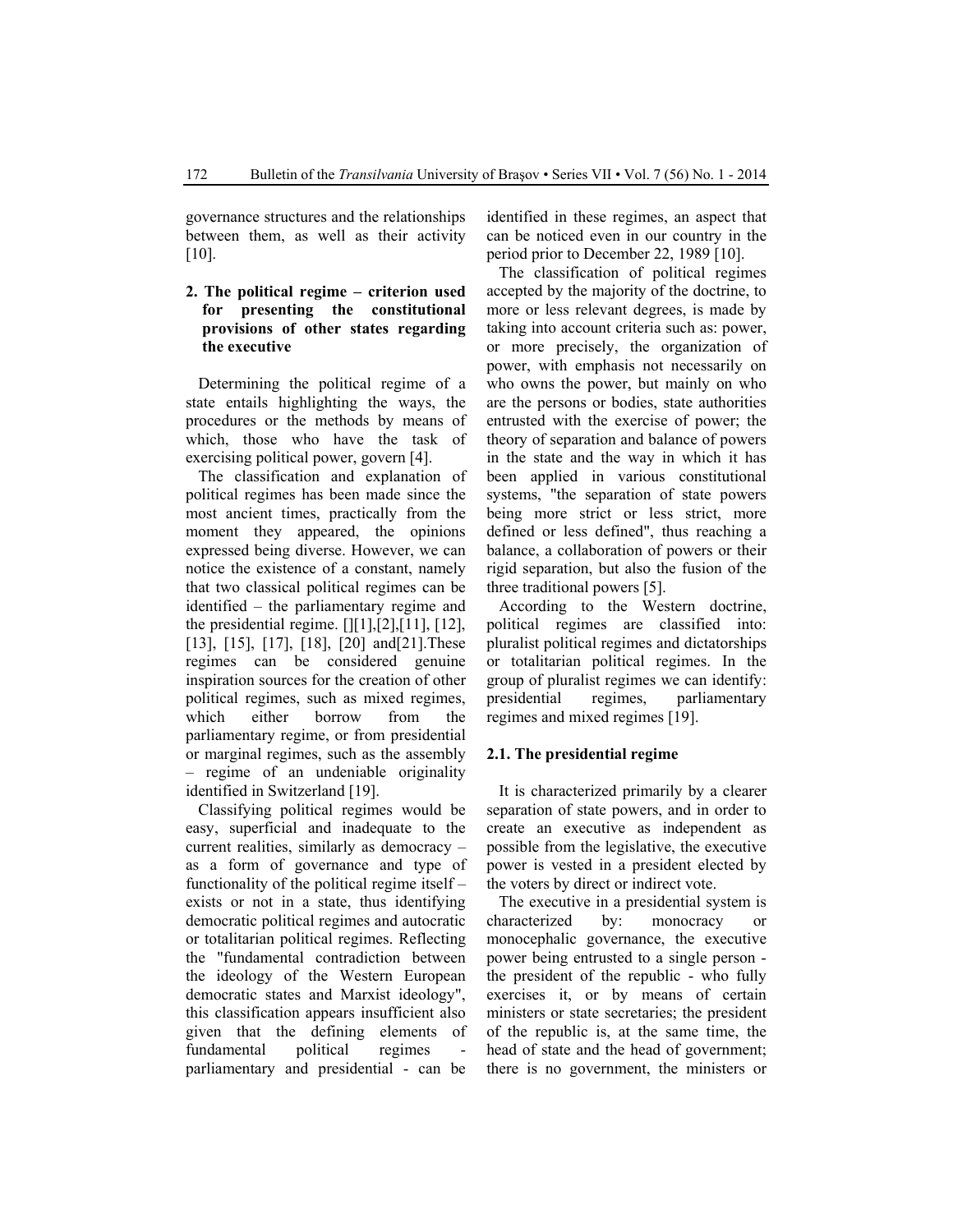state secretaries not forming such a collegial and solidary body, each of them having individual roles and responsibilities; the ministers or state secretaries are directly accountable for their activity only before the president of the republic, the latter appointing or dismissing them from office; both the executive and the legislative powers are independent, none of them being able to intervene in the activity of the other and not being able to exert any pressure on the other; there is the certainty of the "function stability" until the expiration of their legal mandate, for the bodies exercising the executive power, as well as for those who exercise the legislative power.

Perhaps one of the most important shortcomings of this political regime is the absence of the means specific to a parliamentary system of mutual control of powers, in particular of the legislative compared to the executive.

Thus, the inability of dismissal of the president of the republic by the legislative or the dissolution of the latter by the president of the republic, forces the two authorities to manage their own conflicts, being forced to coexist. The situation is more apparent when the president of the republic and the parliamentary majority are exponents or even belong to different parties.

This regime is successfully practiced until nowadays by the United States of America, being also adopted by other countries in South America (e.g. Brazil, Mexico, Argentina) and in Africa (e.g. Liberia), the European states preferring not to implement this system.

As regards the states having taken this regime, none of them has managed to faithfully copy the American model, failing either to install an atypical presidential regime, or to transform themselves from a democracy into a dictatorship.

We have taken into consideration the European Union member states, including those who have recently joined, but also those who wish to join, making efforts in this regard, such as Turkey.

#### **2.2. The parliamentary regime**

It is a political system in which the separation of powers - assuming the functional autonomy of the three body categories, but especially of the legislative, as well as the existence of specific means of mutual pressure - is characterized by flexibility and dynamism [3].

The features of such a system can be considered: the dualism or bicephal executive, represented by the head of state, on the one hand, and by the government, on the other hand; the existence of a distinction between the functions of the head of state and those of the head of government; the political irresponsibility of the head of state before the parliament, which he cannot revoke; the government is a collegial body accountable for the overall activity of the executive before the parliament, without the consent of which it cannot be appointed.

We can state that the essence of this regime is the need, but also the obligation of the government to always have the confidence of the parliamentary majority in order to be a functional system [19].

Consequently, it is indirectly accountable for the activity of the head of state as well, the acts issued by the latter having to be necessarily countersigned by the head of government.

On the other hand, due to the fact that it is a system based on the cooperation of the powers, a mutual check between them must exist, the "check and balance" system, specific to any regime acknowledging the balance of powers in the state, being more visible than in the case of the presidential system, and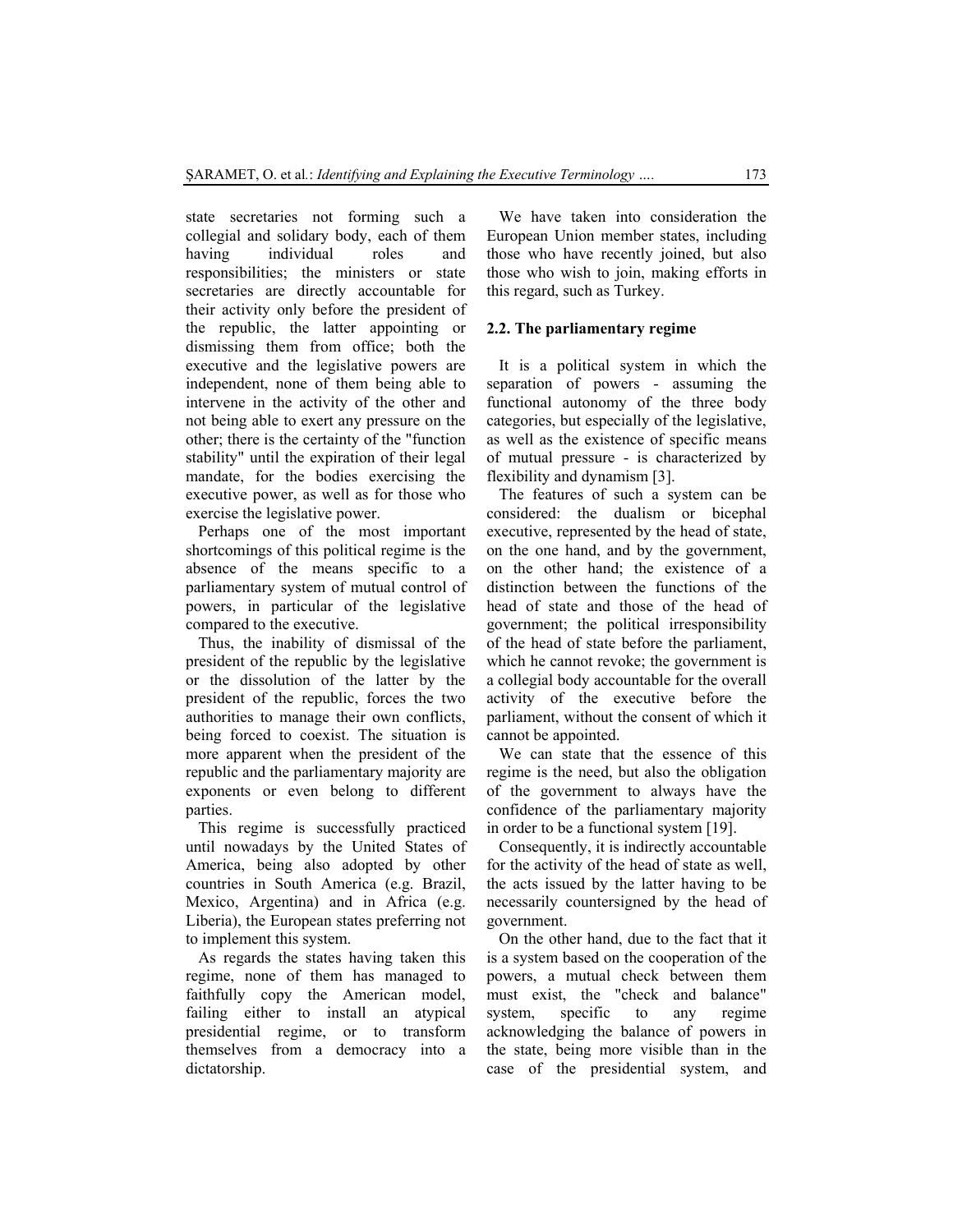because specific means by which the legislative and the executive mutually control themselves exist, they restrain their possible dominant trends. Thus, the government, by means of the head of state, can decide to dissolve the legislative power, and the parliament can withdraw its confidence vote given to the government.

Both the presidential and the parliamentary system mainly aim to achieve balance between the powers, the former achieving this by opposing to the legislative of an equally powerful executive, and the latter by working together with the other powers [3].

The parliamentary regime has had a slow historical evolution, which enabled it to take several forms. Thus, we can talk about a dualistic parliamentary system, characterized by the fact that the government is accountable for its activity both before the legislative power, as well as before the head of state; about a monistic parliamentary system, characterized by the fact that the government is accountable only before an assembly elected by universal vote. Given the party system existing in the states having a parliamentary regime, two additional aspects of the latter can be observed, namely: the bipartite parliamentary system or the "Anglo-Saxon" system, and the multipartite parliamentary regime.

### **2.3. The semi-presidential regime**

The doctrine is not unanimous in acknowledging this type of political regime, about which its founder believed that "this only means that the President is not the only holder of the executive power, emphasizing that there is a prime minister as head of a government accountable before the members of the parliament, therefore forced to resign if he is not entrusted with confidence, or if he becomes suspicious" [7].

Whether we accept the existence of this regime under the form and name established by who defined it for the first time, or we appreciate that it is a streamlined parliamentary system, or a system combined with features "borrowed" from the presidential regime, it is clear that it is neither presidential, nor parliamentary, the president of the republic being more powerful than a president in a parliamentary regime, mainly because his democratic legitimacy is stronger, being invested following a universal suffrage, directly by the voting citizens [8], [19].

M. Duverger was the first to define the semi-presidential regime, "understood as the institutions of a democracy including the two following elements: a president elected by universal suffrage and provided with notable personal powers and a first minister and government accountable before the parliament" [8].

The semi-presidential regime is a French creation, however, as previously mentioned, the current French political regime classification, a regime established especially after the 1962 revision of the Constitution of 1958, is very different. Thus, for example, A. Hauriou mentioned that this regime is half parliamentary, half presidential, highlighting two imbalances within it - one related to the executive branch, the other to the public authorities [9].

On the contrary, J.P. Jacqué considers that the current French regime is presidential, better said, presidentialist [14].

I. Deleanu believes that the current French system is a "hybrid" after having previously been presidential.

Besides, the latter author argues that the presidential regime, typically French, as well as the conventional regime in which the legislative primacy is obvious, such as in Austria, and the intermittent presidential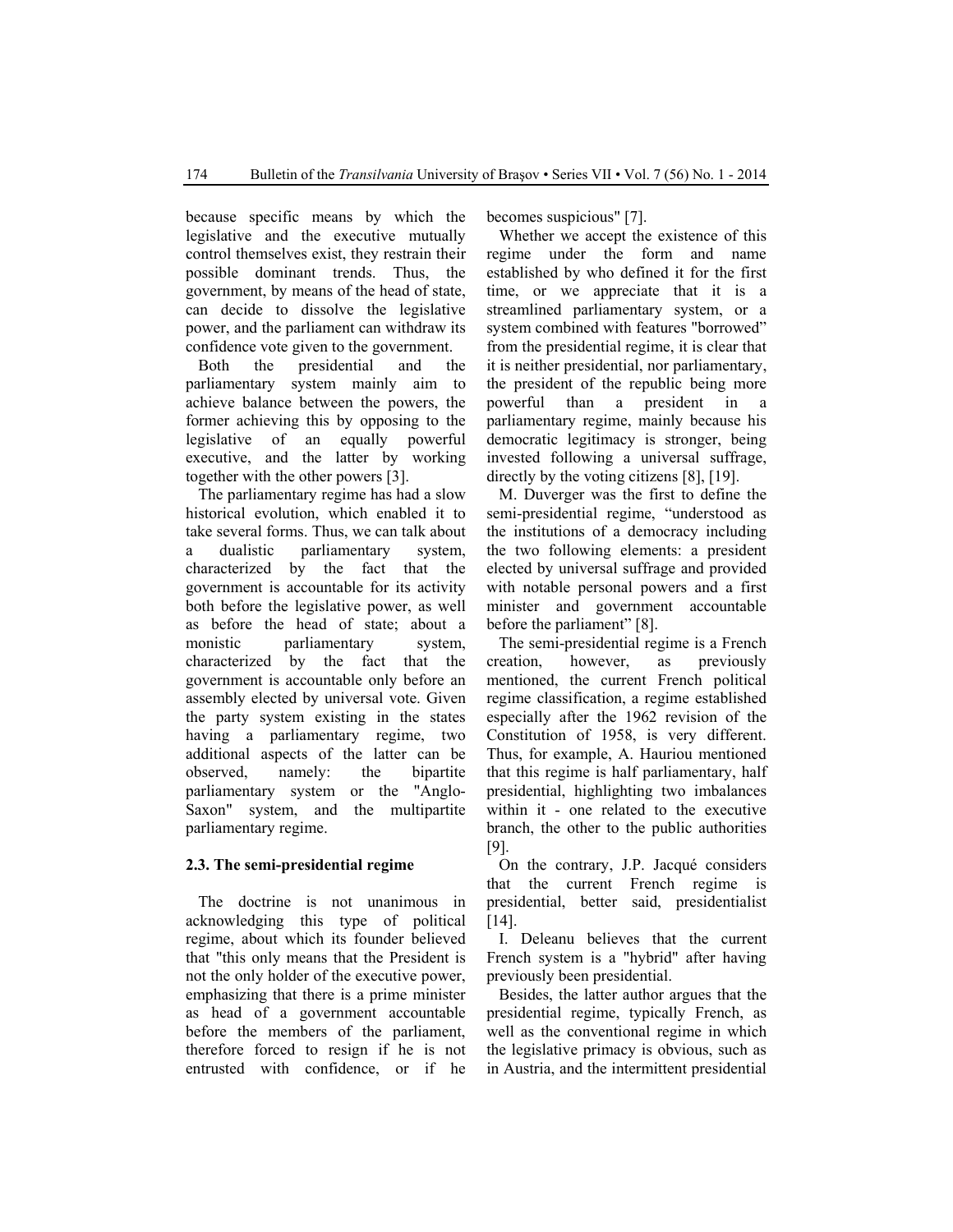regime, such as in Portugal and Finland, are mixed regimes [3].

The features of such a regime that tried "to substitute a series of disadvantages of the presidential system, but also imperfections of the parliamentary regime", are difficult to identify especially since each state establishing it has also made it distinctive [6].

France is the most obvious example, but among the states who establish this system there are also: Finland, Portugal, Austria and Romania.

Notwithstanding, among these features we can identify: the executive dualism, consisting of the head of state and government led by a prime minister accountable before the parliament; the appointment of the head of state - the president - directly by the electorate, by means of universal suffrage, being, from this point of view, at equal level with the parliament; the rights and prerogatives of the president are more powerful than those of a president in a parliamentary regime, but not identical to those of the head of state in a presidential regime, in which the rigorous separation of powers is clearly reflected; the political irresponsibility of the president, the government being accountable for its activity and for the executive in general, before the parliament; the absence of a discretionary power of the president in the appointment of government, by appointing a prime minister or a candidate able to enjoy the confidence of the parliamentary majority; although the president's dismissal by the parliament or by the electorate can occur, this can happen only in particularly serious situations and only following complicated procedures.

Thus, the president of a semi-presidential republic has the right to conduct the meetings of the government, he may even have the right to vote in such meetings; only some of the acts issued by the president must be countersigned by the prime minister to be valid; the president is not entitled to legislative initiative; in certain situations and subject to the observance of certain conditions clearly specified by the Constitution, the president can dissolve the parliament; the president is entitled to call for a referendum; the president can be dismissed only in certain conditions and subject to the observance of certain procedures.

The current political regimes established by the constitution are based either on the stricter separation of powers - the presidential regime, either on their collaboration - the parliamentary regime, but also the semi-presidential regime, or on the fusion of powers. In the latter category, we can identify: the dictatorship regime, the directorial regime and the assembly regime [3].

In the framework of the dictatorial regime, we must note the predominance of the executive compared to the legislative, although the power is individualized and held by means of coercion.

In the directorial regime, the executive is mainly monocratic, being represented by a collegial body elected by the legislative, but before which it is not accountable, the legislative not being able to revoke it, but only to annul and amend the acts.

Such a system is established by the Swiss Constitution, the doctrine appreciating that, legally, it is certain that the Government of this state – the Federal Council is nothing but a body whose members are elected by the Federal Assembly – the Federal Parliament being bound to observe the Parliament's policy without being able to resign and without being conferred by the Constitution with effective specific pressure means [9].

It has also been stated that the Swiss executive is not only influenced by the legislative power, but that it influences it [3].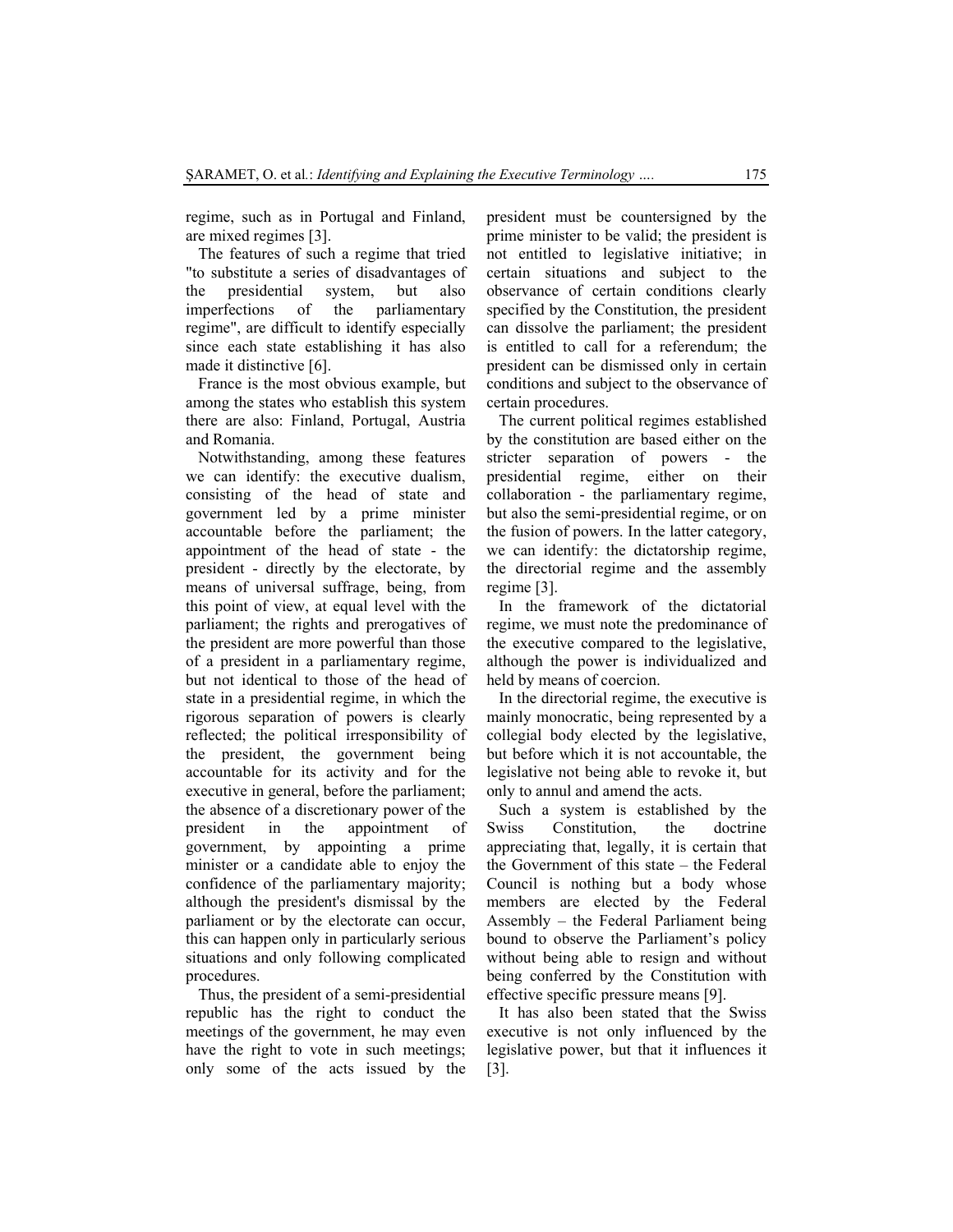The institutional separation of power prerogatives, an expression of both compromise and close collaboration of the Swiss parties, expresses the originality of this regime. A system in which the executive is represented by a collegial body, the Federal Council, a president being appointed out of its 7 members, according to art. 175 par. (2) of the Swiss Constitution, by the Federal Parliament, as a formality, for a one year term. Art. 176 par. (1) indicates that the President of this Federal Council is the President of the Helvetic Confederation. The Constitution, by means of art.174, establishes the nature of this authority, mentioning that it is the highest executive and governance authority of the Federation. As regards the relationships between this Council and the legislative, the former is not politically accountable before the latter, but must comply with the Parliament's guidelines which, under art. 182 par. (2), he must enforce, being also conferred with the right to legislative initiative (181). On the other hand, the Council is collectively accountable for its acts and actions, thus for its activity, but cannot collectively resign. Being the exponent of an executive dependent on the legislative, the Council will not be able to proceed to the dissolution of the Federal Parliament.

Whereas in the directorial regime, the stability of the executive, determined by the inability to revoke it or to resign prior to mandate expiration, may indicate its superior position compared to the legislative, in the assembly regime, the legislative system tends to subordinate the executive, a reason for which we cannot put an equality sign between this political regime and the parliamentary regime, although the assembly regime is the closest to the parliamentary system. It has been appreciated in the doctrine that such a regime could be based on "a discredited executive", which makes it an ephemeral regime subject to transformation, along with the "revival" of the executive, either into an executive specific to a directorial regime, or into a parliamentary regime. The collegial structure of the executive, its designation and revocation by the legislative, the lack of accountability from the executive before the legislative, the latter being able to annul or amend the executive's decisions, are some of the features of an assembly regime [3].

Such a system existed in France during the 10 months of the Convention replacing the legislative (20/09/1792 - 26/07/1793), and at the present moment, due to the play of the multiple parties, the Italian parliamentary system actually works as an assembly government [16].

## **3. Identifying and explaining the terminology related to the executive, used by constitutions establishing a presidential regime**

The U.S. Constitution, representing "somewhat of a prototype" for a presidential regime, establishing as a principle, because the normal functionality of the system cannot exclude the existence of certain relationships between the legislative and the executive, a clearer separation of state powers, expressly provides in art. 2 that the executive power shall be exercised by the President of the United States of America [4].

The same article states the procedure by which both the President and the Vice President will be elected, the conditions and the moment they will start exercising their mandate, as well as the relationships with the authorities to whom the exercise of the legislative and judicial powers is entrusted.

Paragraph 2, section 1 of the same article states that the President may request, in writing, the opinion of the head of each executive department on any issue related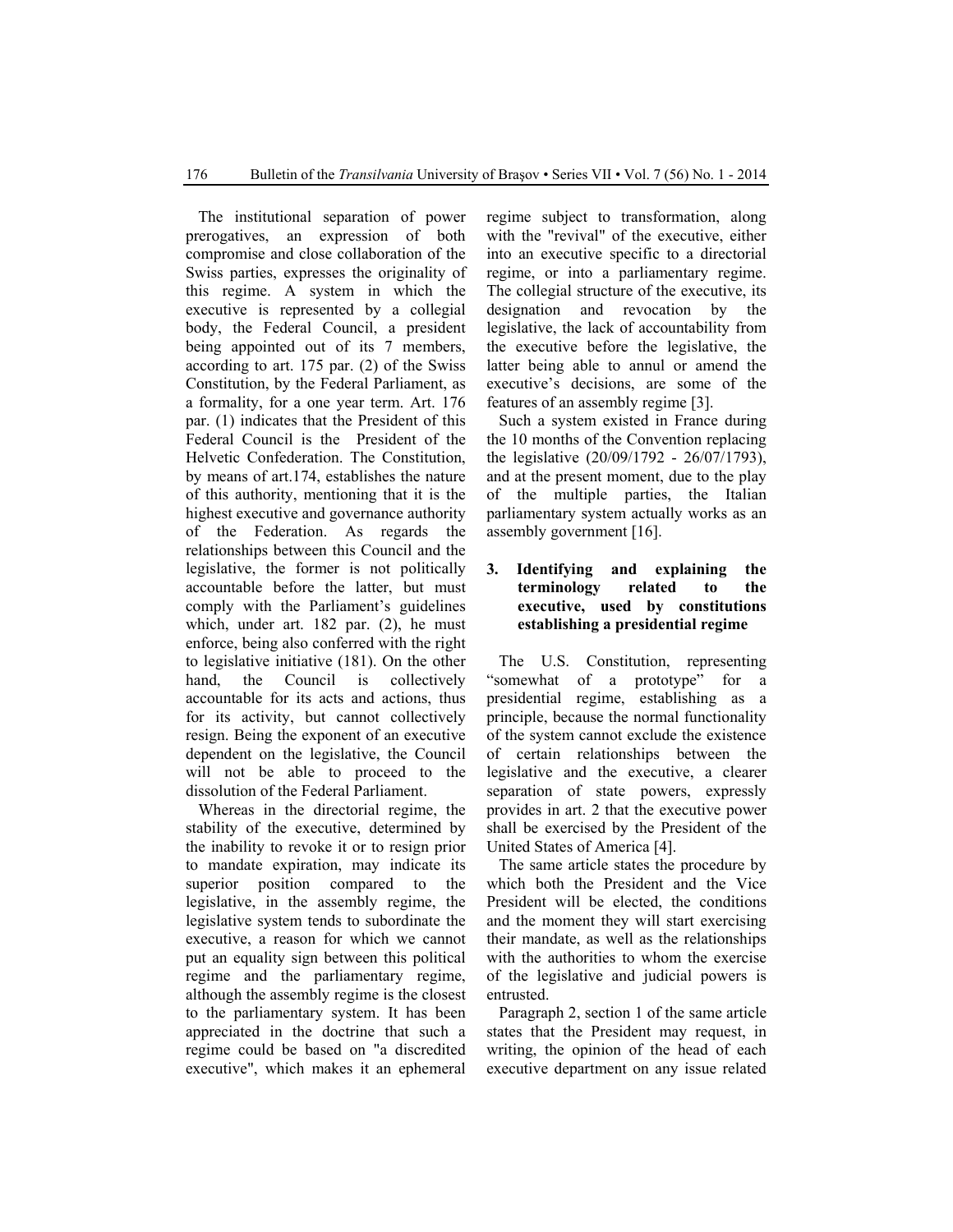to the assignments of those departments. The Congress may grant by virtue of the law to the heads of these departments, according to section 2 of this paragraph, the right to make appointments for public offices. Although it states the existence of these heads of departments, the U.S. Constitution does not mention the existence of any Government, as collegial body, able to exercise the executive power along with the President. A monocratic executive is thus regulated, represented by the U.S. President, in whose direct subordination is each of the heads of departments, excluding the sharing of the power held by the President with them, as well as their collective accountability before him and even less before the U.S. Congress, although the appointment of these heads of department is made with the agreement of the Senate - one of the two Houses of the U.S. Congress.

In terms of content of the executive power, the U.S. Constitution mentioned in paragraph 3 of art. 2 that it is incumbent upon who exercises it to monitor the proper application of the laws, to appoint all the officials of the United States, thus conferring him a superior position compared to those charged with the enforcement of the law. It is also necessary to mention the fact that the power of the U.S. President compared with other constitutional authorities is also conditioned by extraconstitutional aspects, such as his personality or the training of the members of the "presidential administration", as well as their influence on the "American leader". When we refer to the "Presidential Administration" in the U.S., we mean the members of "The White House Office", of the Agencies in the "Executive Office of the President", of the U.S. Office – using this terminology only as a formality, actually referring to the heads of department (secretaries of state) as well as all the other independent agencies, commissions etc. [22]

The American constitutional system has also been adopted by other countries, especially by those in South America, who adopted it to their own realities, preserving features specific to a presidential regime, but also influences of a semi-presidential system, if not parliamentary even.

In this regard, we can mention the regime established by the Constitution of Argentina, regulating the executive authorities in Section II of Title I - Federal Government – in Part  $II$  – the Nation's Authorities, its title even being "the Executive power". The influence of the United States Constitution is remarkable not only because state authorities are identified in its regulations by the powers they exercise, but also because, according to art. 87 of the Argentine Constitution, the executive power shall be vested in a citizen bearing the title of President of the Argentine Nation. Also, art. 88 of the same normative act states that in the expressly specified situation in which the President of the Republic is unable to perform his duties, the executive power will be entrusted to the Vice-President of the Nation. Chapter III of the aforementioned Section is dedicated to the duties of the executive branch, without, however, making a distinction between the functions and powers of the President of Argentina [23].

The aforementioned influences are visible by virtue of the regulation in Chapter IV of the Section dedicated to the executive power, to the chief of the Cabinet of Ministers – the prime minister – to the institution of the Cabinet of Ministers, as well as to the ministers who exercise the executive power along with the President of the Republic. However, it is emphasized, including by the powers conferred to those authorities, that the President is, in fact, the decision maker at executive level.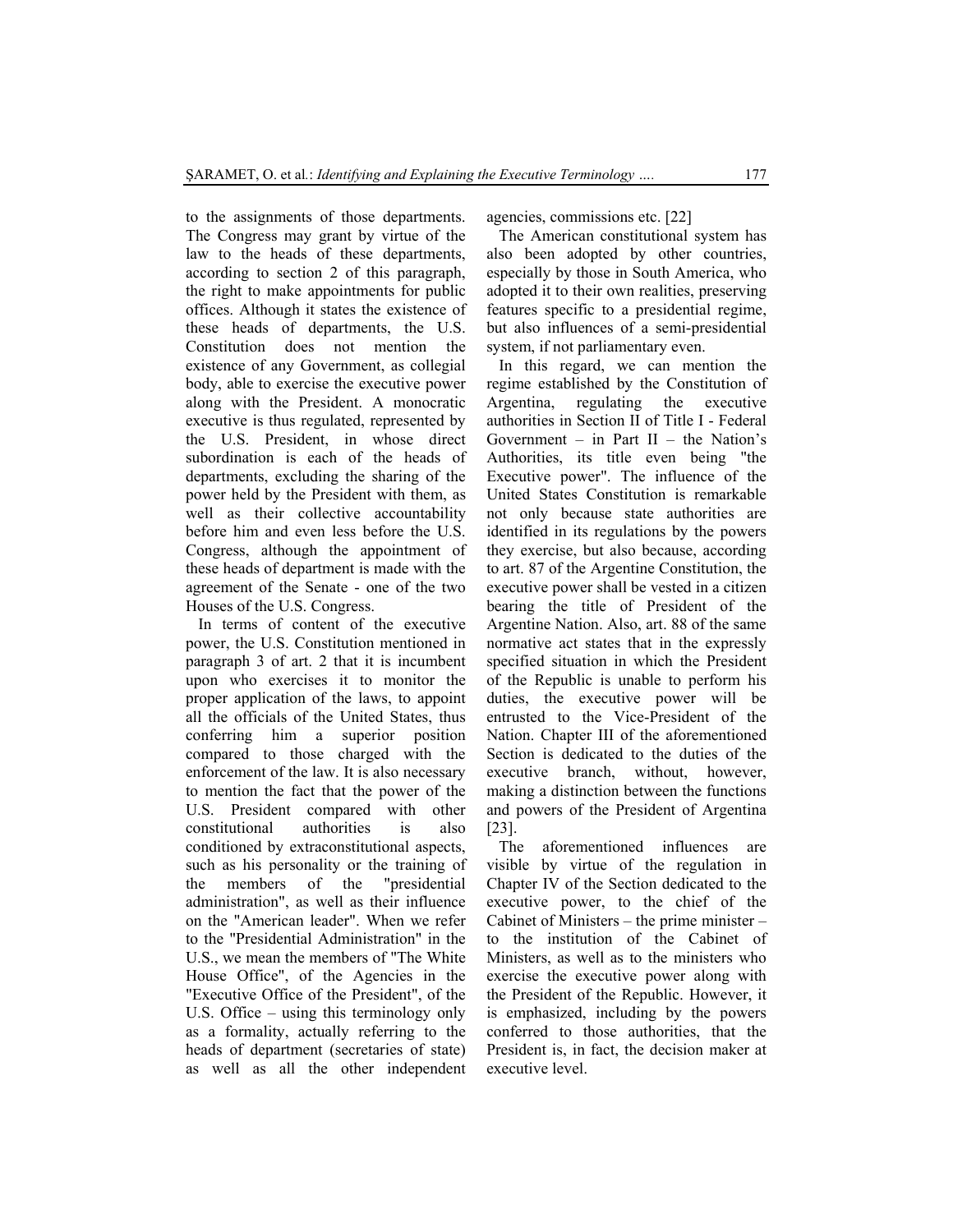The prime minister or the chief of the Cabinet of Ministers, the two terms are synonymous, and consequently the Cabinet he leads, are the tools by means of which the President fulfills his duties as the chief executive, being in a subordination relationship with the latter.

In this respect, art. 100 par. (1) point 4) in the Constitution of Argentina states that the Prime Minister is authorized to exercise the functions and powers delegated to him by the President and upon the Cabinet's agreement, to decide on matters indicated by the executive or on which, without the agreement of another authority, he considers it to be one of his duties, due to its importance, provided his competence be observed. Also, the art. 99 point 1) states that the President of the Nation is the head of the Government.

Although the Constitution tries to validate the idea that the prime minister and the ministers are similar, at least with regard to their status, to the secretaries of state, if not even to the presidential advisors in the American system, we cannot fail to notice that, unlike the latter, the prime minister is politically accountable before the National Congress [art. 100 par.  $(1)$ ], and that each minister is accountable for every act he issues, as well as severally liable for those acts on which he agrees along with his colleagues (art. 102).

With regard to the relationship between executive and public administration, it can be estimated as being on the same level, due to the fact that the President of the Nation (art. 99 point 1) is accountable for the overall administration of the country, and the prime minister is authorized to exercise the overall country administration [art. 100 par. (1) point 1].

The Constitution of the Russian Confederation establishes a presidential regime although in some aspects it is inspired by the French Constitution of 1958. [14]

Establishing even the socio-political realities, subsequent to the collapse of the U.S.S.R., it is stated that the exercise of state power is based on the separation of its legislative, executive and judicial powers. It is also provided that the executive bodies, along with the legislative and judicial bodies, are stand-alone.

The Russian constitutional legislator did not stop to stating this classic principle of organization of powers, a reason for which he indicated the state authorities who exert state power, executive power being entrusted to the President of the Russian Federation and to its Government. The relationship between the two executive authorities is similar to that of the corresponding authorities in Argentina. Thus, even if the Russian Constitution stipulates the role of the Government of the Russian Federation, namely the exercising of executive power, and the article mentions that the appointment of the President of the Government is made by the President of the state, with the agreement of one of the Chambers of the Federal Assembly - the Duma – an additional provision entrusts the latter with one of the specific executive functions – to determine the guidelines of the domestic and foreign policy of the state. In relation to this, we also need to point out that in the exercise of his powers, the President of the Republic shall issue decrees and executive orders which are above the legal force of the acts issued by the Government in the exercise of its own powers.

On the other hand, Russia's federal state structure will also influence the executive. Thus, the Constitution states that the system of these bodies, their organization, activity and training are the competence of the Russian Federation. However, it is allowed that, provided the bases of the constitutional order of the Federation and the general organization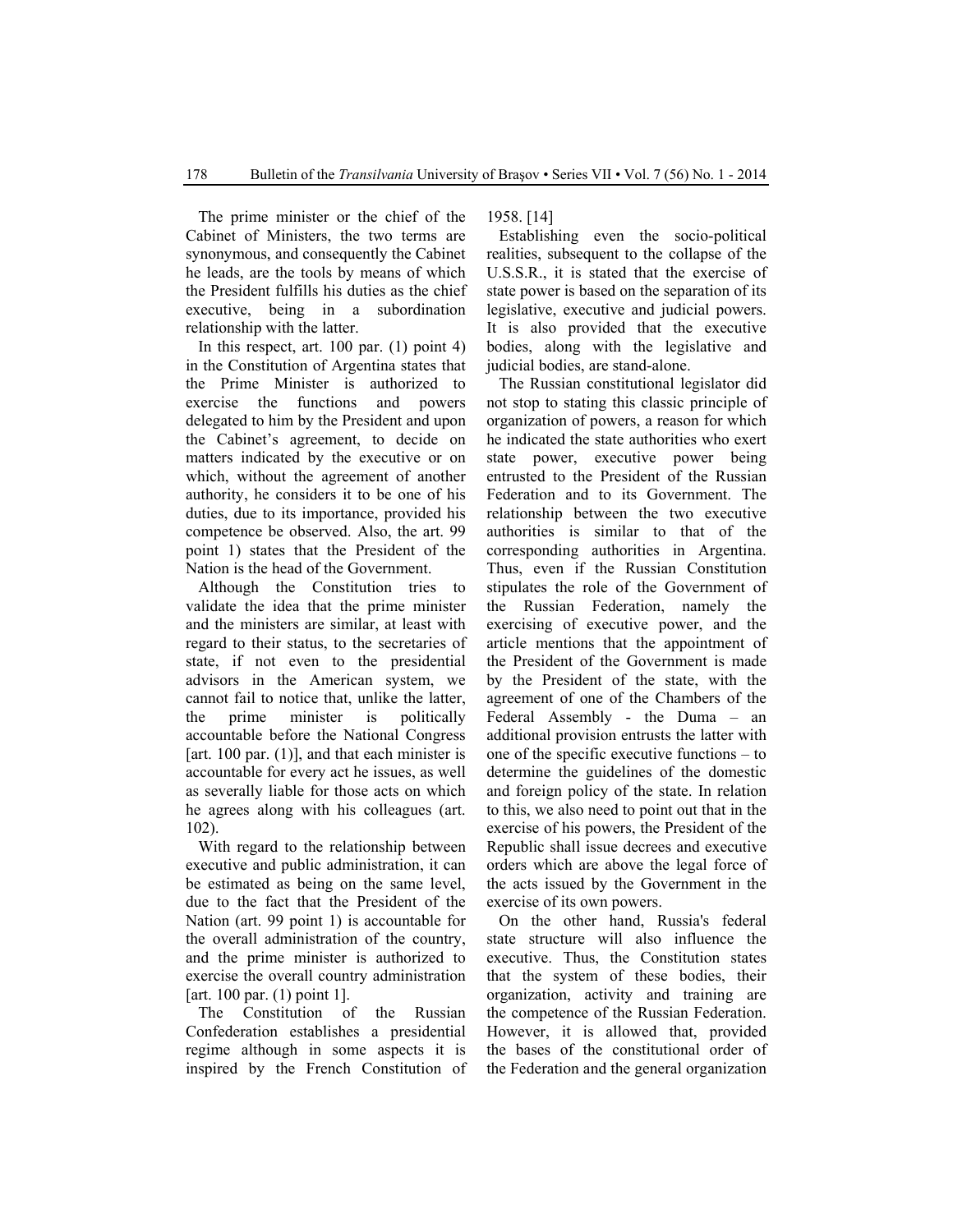principles of the executive bodies of state power are observed, the legal entities forming the federation - from states to autonomous districts - have the right to build up their own system, including executive bodies. However, within the limits of competence established by the Constitution, these executive bodies along with those of the federation form the system of executive bodies.

## **4. Conclusions**

From the constitutional provisions identified, developed and explained hereinabove, I basically gathered the main aspects of a presidential regime, emphasizing the specificity of a strong executive, which we will not find in the states establishing the other forms of political regime, therefore neither in the regime established by the Romanian Constitution, currently in force.

On the other hand, we can certainly state that we will not find a regime and consequently an executive such as the American one in no other states where we can find regimes and executives similar to the American ones, which can be considered variations thereof, or some others can only apparently resemble the American regime, such as the Russian one. In this latter case, we believe that we should decide if we are dealing with a democratic regime or not, and only then will we be able to raise the issue of its classification as presidential or not.

We should also mention that we will not be able to find an exact copy of the American regime, and thus, of the American executive, given that the specificities of each state, of each nation will certainly make their mark on both the regime and the executive, individualizing them.

## **References**

- 1. Aristotel: *Politica (Politics).* Oradea. Antet Publishing House, 2004.
- 2. Dănişor, D.C.: *Drept constituţional şi instituţii politice (Constitutional Law and Political Institutions).* Craiova. Europa Publishing House, Vol. II, 1996.
- 3. Deleanu, I.: *Instituţii şi proceduri constituţionale în dreptul comparat şi în dreptul român (Constitutional institutions and procedures in comparative law and Romanian law).* Bucharest. C. H. Beck Publishing House, 2006.
- 4. Drăganu, T.: *Drept constituţional şi instituţii politice. Tratat elementar* (*Constitutional and political institutions. Basic Treaty),* Vol. I. Bucharest. Lumina Lex Publishing House, 2000.
- 5. Drăganu, T.: *Drept constituţional şi instituţii politice. Tratat elementar* (*Constitutional and political institutions. Basic Treaty),* Vol. I. Bucharest. Lumina Lex Publishing House, 1998.
- 6. Duculescu, V., Călinoiu C., Duculescu G.: *Drept constituţional comparat*. *(Comparative Constitutional Law)*, Vol. I. Bucharest. Lumina Lex Publishing House, 1999.
- 7. Duverger, M.: *Les constitutions de la France*. Paris. P.U.F. Publishing House, 1944.
- 8. Duverger, M.: *Les regimes semiprésidéntiels*. Paris. P.U.F. Publishing House, 1986.
- 9. Hauroiu, A.: *Droit constitutionnel et institutions politiques*. Paris. Montchrestien Publishing House, 1972.
- 10. Ionescu, C.: *Regimuri politice contemporane* (*Contemporary political regimes*). Bucharest. All Beck Publishing House, 2004.